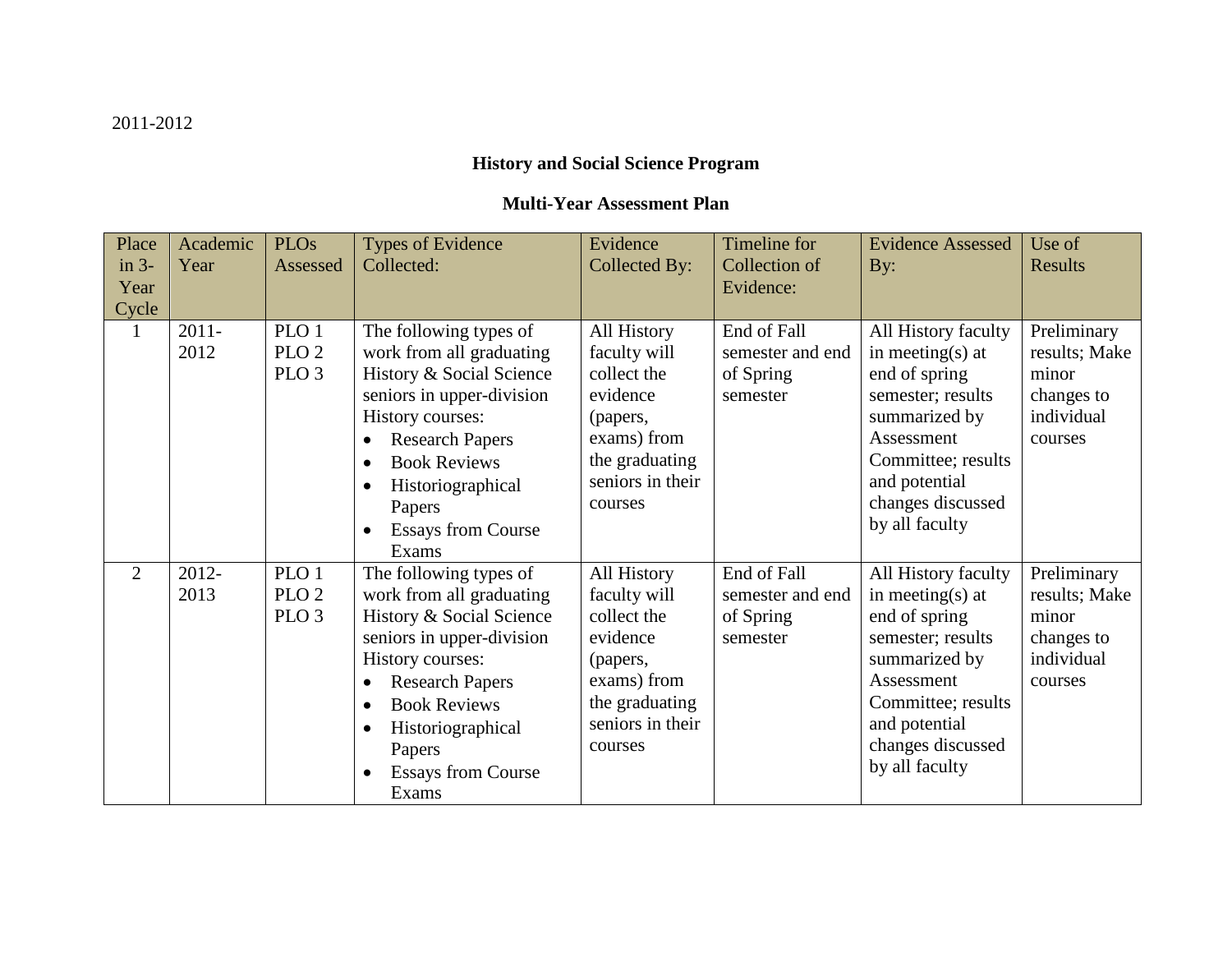| $\overline{3}$ | $2013-$<br>2014  | PLO 1<br>PLO <sub>2</sub><br>PLO <sub>3</sub> | The following types of<br>work from all graduating<br><b>History &amp; Social Science</b><br>seniors in upper-division<br><b>History courses:</b><br><b>Research Papers</b><br><b>Book Reviews</b><br>Historiographical<br>Papers<br><b>Essays from Course</b><br>Exams           | <b>All History</b><br>faculty will<br>collect the<br>evidence<br>(papers,<br>exams) from<br>the graduating<br>seniors in their<br>courses | End of Fall<br>semester and end<br>of Spring<br>semester | All History faculty<br>in meeting(s) at<br>end of spring<br>semester; results<br>summarized by<br>Assessment<br>Committee; results<br>and potential<br>changes discussed<br>by all faculty | Cumulative<br>results from<br>years 1-3<br>compiled;<br>used to<br>consider and<br>propose<br>significant<br>changes to<br>program and<br>curriculum |
|----------------|------------------|-----------------------------------------------|-----------------------------------------------------------------------------------------------------------------------------------------------------------------------------------------------------------------------------------------------------------------------------------|-------------------------------------------------------------------------------------------------------------------------------------------|----------------------------------------------------------|--------------------------------------------------------------------------------------------------------------------------------------------------------------------------------------------|------------------------------------------------------------------------------------------------------------------------------------------------------|
| 1              | 2014-<br>2015    | PLO 1<br>PLO <sub>2</sub><br>PLO <sub>3</sub> | T The following types of<br>work from all graduating<br>History & Social Science<br>seniors in upper-division<br>History courses:<br><b>Research Papers</b><br><b>Book Reviews</b><br>$\bullet$<br>Historiographical<br>Papers<br><b>Essays from Course</b><br>$\bullet$<br>Exams | All History<br>faculty will<br>collect the<br>evidence<br>(papers,<br>exams) from<br>the graduating<br>seniors in their<br>courses        | End of Fall<br>semester and end<br>of Spring<br>semester | All History faculty<br>in meeting(s) at<br>end of spring<br>semester; results<br>summarized by<br>Assessment<br>Committee; results<br>and potential<br>changes discussed<br>by all faculty | Preliminary<br>results; Make<br>minor<br>changes to<br>individual<br>courses                                                                         |
| $\overline{2}$ | $2015 -$<br>2016 | PLO 1<br>PLO <sub>2</sub><br>PLO <sub>3</sub> | The following types of<br>work from all graduating<br>History & Social Science<br>seniors in upper-division<br>History courses:<br><b>Research Papers</b><br>$\bullet$<br><b>Book Reviews</b><br>$\bullet$<br>Historiographical<br>Papers<br><b>Essays from Course</b><br>Exams   | All History<br>faculty will<br>collect the<br>evidence<br>(papers,<br>exams) from<br>the graduating<br>seniors in their<br>courses        | End of Fall<br>semester and end<br>of Spring<br>semester | All History faculty<br>in meeting(s) at<br>end of spring<br>semester; results<br>summarized by<br>Assessment<br>Committee; results<br>and potential<br>changes discussed<br>by all faculty | Preliminary<br>results; Make<br>minor<br>changes to<br>individual<br>courses                                                                         |